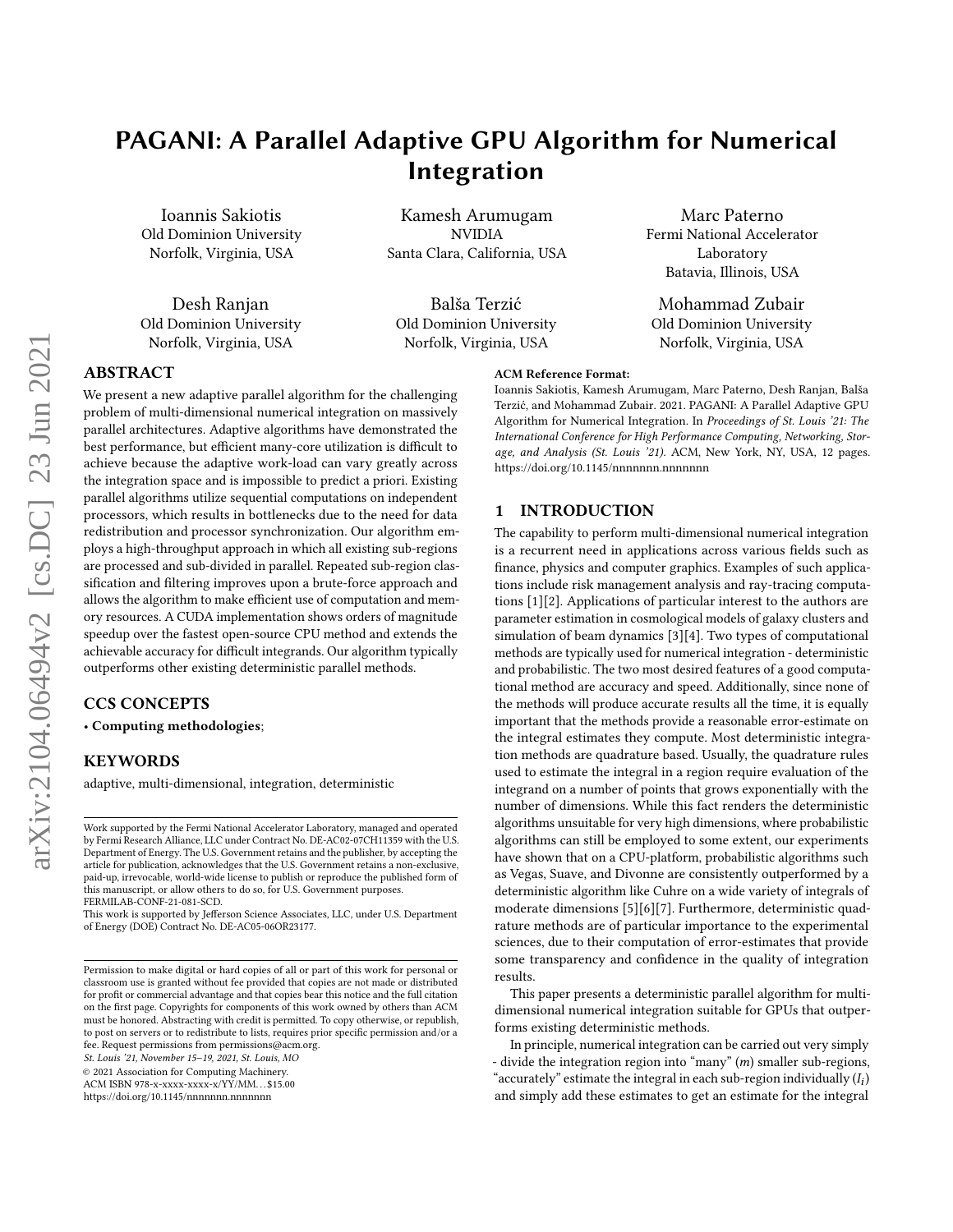over the entire region ( $\Sigma_{i=1}^{m} I_i$ ). If we use a simple way of creating the sub-regions, e.g. via dividing each dimension into  $d$  equal parts, the boundaries of the sub-regions are easy to calculate and, if  $d$ is large enough, one might expect the integrand to not vary too much within each of the  $d^n$  individual smaller regions hence it easy to estimate the integral. Not only is this method simple, it is "embarrassingly parallel" as integral estimates for each region can be computed completely independently. Unfortunately, this approach is infeasible for higher dimensions as  $d^n$  grows exponentially with n. For example if  $n = 10$  and we need to split each dimension into  $d =$ 20 parts the number of sub-regions created would be  $20^{10}$  which is roughly  $10^{13}$ . Moreover, uniform division of the integration region is not the best way to estimate the integral. The intuition is that the regions where the integrand is "well-behaved" do not need to be sub-divided finely to get a good estimate of the integral. Regions where it is "ill-behaved" (e.g. sharp peaks, many oscillations) require finer sub-division for a reliable, accurate estimate. However, when devising a general numerical integration method, we cannot assume knowledge of the integrand's behavior. Hence, we cannot split up the integration region in advance with fewer (but perhaps larger in volume) sub-regions where the integrand is "well-behaved" and greater number of smaller sub-regions in the region where it is "ill-behaved". These two reasons provide motivation for designing adaptive numerical-integration methods where the determination of the behavior of the integrand in a region and creation of subregions is done adaptively. A sub-region is split into smaller regions only if it is deemed that the integral estimate calculated for the sub-region is not accurate enough.

Several adaptive integration methods have been designed and implemented in the past and are available for use (Cuba, QUADPACK, NAG, and MSL) [\[8\]](#page-11-8) [\[7\]](#page-11-7) [\[9\]](#page-11-9) [\[10\]](#page-11-10) [\[11\]](#page-11-11). Most of these, however, can require prohibitively long computation times for high-dimensional integrands, especially when requiring high-levels of accuracy [\[12\]](#page-11-12).

As before, any adaptive integration method can itself be parallelized simply by partitioning the region into sub-regions (in some simple fashion) and applying the adaptive integration method to each sub-region in parallel. The challenge arises when the behavior of the integrand varies over the entire region and the simple partitioning results in sub-regions with very different computational requirements. This workload imbalance, as illustrated in Figure [1,](#page-1-0) makes effective utilization of multiple processing cores difficult to achieve, regardless of a CPU or GPU platform. This necessitates the development of efficient parallel adaptive multi-dimensional integration algorithms and implementations on emerging highperformance architectures.

Parallel algorithms for multi-core platforms exist but are simple extensions of the sequential algorithms and do not address the loadbalancing issues, while open-source CPU implementations expose limited parallelism [\[13\]](#page-11-13) [\[6\]](#page-11-6) [\[14\]](#page-11-14). As a result, various algorithms for many-core systems have been developed to exploit a greater degree of parallelism in conjunction with load-balancing techniques. While these algorithms are better suited to highly-parallel architectures, they still execute a sequential adaptive integration algorithm, albeit concurrently on independent processors. The challenge with such an approach is that each processor cannot determine the achieved accuracy at the global level without synchronization or intra-processor communication. Without such information, the

<span id="page-1-0"></span>

Figure 1: Parallelization of adaptive integration routines, requires the assignment of sub-regions to parallel processors. The impossible to predict work-load imbalance is evident on processors 0 and 1, which reach a greater depth on the subregion tree and perform far more sub-divisions.

processors cannot decide when to terminate their local execution or predict how many resources they require. This leads to either costly synchronization/data redistribution or devoting significant computational resources (both execution time and memory use) to regions that may not contribute significantly to either the estimate of the integral or the error estimate.

We propose a new deterministic, parallel adaptive algorithm for multi-dimensional integration for massively parallel architectures. It is inspired by the Cuhre method of the Cuba library first introduced in [\[7\]](#page-11-7) and its parallel GPU-adaptation [\[12\]](#page-11-12) [\[15\]](#page-11-15). Unlike other parallel methods such as [\[12\]](#page-11-12) [\[15\]](#page-11-15), the proposed PAGANI algorithm does not utilize the common sequential scheme seen in adaptive integration. This avoids sequential computations in favor of greater parallelization. PAGANI further differs from [\[12\]](#page-11-12) [\[15\]](#page-11-15) in some key aspects, specifically those pertaining to handling the termination condition and load-balancing. Our tests on a standard test suite of integrals show that PAGANI is at least as accurate as Cuhre and its parallel adaptations in [\[12\]](#page-11-12) and [\[15\]](#page-11-15), performs orders of magnitude faster than the serial implementation of Cuhre if the integral is not computationally trivial and can thus be used as a viable alternative on challenging integrands, especially when moderate/high digits of precision are required.

The remainder of this paper is structured as follows. In section II we briefly present related sequential and parallel methods. In section III we present the new PAGANI algorithm, while related performance findings are described in Section IV. Finally, we summarize our findings in Section V and discuss future work.

#### 2 BACKGROUND

There are several techniques for multi-dimensional numerical integration besides deterministic quadrature. The Cuba library provides Monte Carlo methods such as Vegas, Suave, and Divonne [\[5\]](#page-11-5)[\[7\]](#page-11-7). Sparse Grids methods with adaptive and non-adaptive variants ([\[16\]](#page-11-16)[\[17\]](#page-11-17)[\[18\]](#page-11-18)[\[19\]](#page-11-19)) as well as Quasi-Monte Carlo methods ([\[20\]](#page-11-20)[\[21\]](#page-11-21)[\[22\]](#page-11-22)) have been introduced in existing literature, with promising results. Nonetheless, the computation of error-estimates is critical for the problems targeted by Pagani. As such, we only discuss and compare libraries that provide such error-estimates, with a focus on GPU implementations.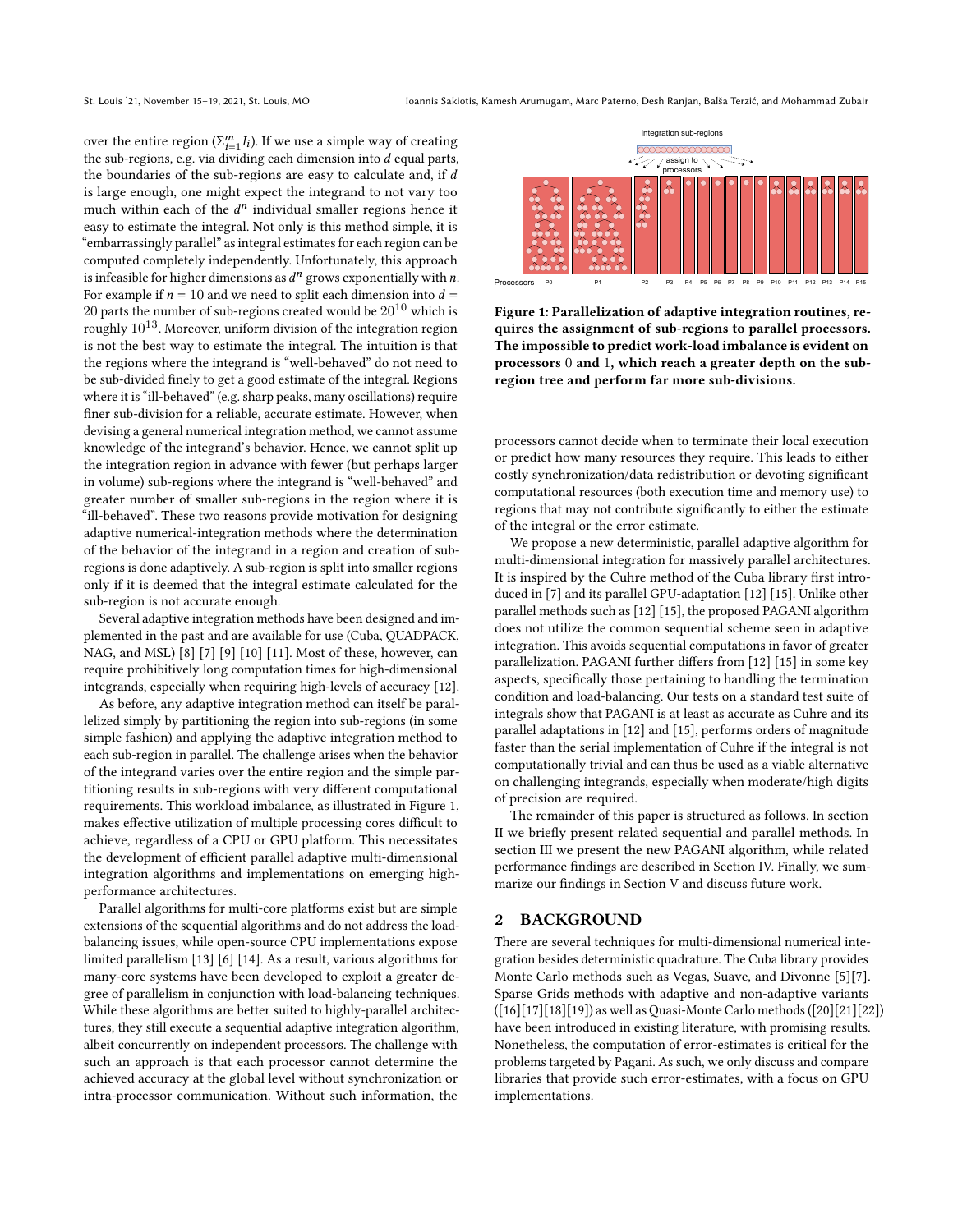PAGANI: A Parallel Adaptive GPU Algorithm for Numerical Integration St. Louis '21, November 15-19, 2021, St. Louis, MO

The adaptive quadrature algorithms discussed in this paper, typically share the control flow presented in Algorithm [1.](#page-2-0) Given a function  $f$  and the integration bounds  $b$  on  $n$  dimensions, the algorithm operates on a region-list  $H$  that holds the estimated values for the integral, error, and bounds of all regions. Initially, only a single region exists spanning the user-specified integration bounds  $b$ . As the algorithm progresses, a subset of regions from  $H$  are extracted and are all split into  $k$  sub-regions by sub-dividing one of the  $n$  axes. The integral and error estimates as well as the axis for future splits is calculated for newly generated sub-regions and these sub-regions are then inserted back into  $H$ , replacing their "parent" regions. The algorithm stops when the termination condition is met; this is usually based on a maximum number of iterations/function evaluations and/or computing a sufficiently small cumulative error.

<span id="page-2-0"></span>

| <b>Algorithm 1</b> Sequential Adaptive Integration Algorithm |                                                                 |  |  |  |
|--------------------------------------------------------------|-----------------------------------------------------------------|--|--|--|
|                                                              | 1: <b>procedure</b> ADAPTIVE NUMERICAL INTEGRATION( $f, b[n]$ ) |  |  |  |
| 2:                                                           | $H \leftarrow b$                                                |  |  |  |
| 3:                                                           | while (termination condition is not satisfied) do               |  |  |  |
| 4:                                                           | Extract a non-empty subset of regions $S$ from $H$              |  |  |  |
| 5:                                                           | <b>for</b> each region $R \in S$ <b>do</b>                      |  |  |  |
| 6:                                                           | partition $R$ into $k$ regions along split-axis                 |  |  |  |
| 7:                                                           | Let $R_1, R_2, \ldots R_k$ be these k regions                   |  |  |  |
| 8:                                                           | for $i \leftarrow 1k$ do                                        |  |  |  |
| 9:                                                           | $IntEst(R_i) \leftarrow$ Integral estimate for $R_i$            |  |  |  |
| 10:                                                          | $ErrEst(R_i) \leftarrow$ Error estimate for $R_i$               |  |  |  |
| 11:                                                          | $axis_i \leftarrow split-axis$ for $R_i$                        |  |  |  |
| 12:                                                          | Insert $R_i$ into $H$                                           |  |  |  |
| 13:                                                          | $GlobalIntEst \leftarrow \Sigma_{R_i \in H} IntEst(R_i)$        |  |  |  |
| 14:                                                          | $GlobalErrEst \leftarrow \Sigma_{R_i \in H} ErrEst(R_i)$        |  |  |  |
| 15:                                                          | return (GlobalIntEst, GlobalErrEst)                             |  |  |  |

The different algorithms in this framework differ in how the subset of regions to be further partitioned is selected in line 4, how it is split in line 7, how the integral and error estimates and axis for further split are computed in line 9, and 10 and most importantly what termination criteria is used in line 3. For brevity, we will refer to computing integral, error estimates and the split axis for a region as "evaluating" the region. Note that each region evaluation requires multiple evaluations of the integrand/function. The execution of these algorithms can be visualized as a dynamic tree where the nodes of the tree represent regions. The leaves of the tree represents the list of "active regions"  $(H)$ . When a region  $R$ , represented by leaf  $L$ , is split into into  $k$  sub-regions, we extend the tree by adding  $k$  children to leaf  $L$ .

It is important to note that all these algorithms are heuristics. They return integral and error estimates that, while usually working well in practice, are not theoretically guaranteed to be accurate. With this in mind, our goal was to design an algorithm that is suitable for fast execution on GPUs, and that is at least as accurate as existing algorithms.

#### 2.1 Cuba: Cuhre

Cuhre is the fastest deterministic open-source adaptive quadrature method, whose efficiency is attributed to its low number of required functions evaluations to compute "reasonably good" integral and error estimates for a region. The algorithm uses the Genz-Malik cubature rules to compute which axis to sub-divide, as well as the integral and error estimates [\[23\]](#page-11-23). For an  $n$ -dimensional region, these rules require  $2^n + \Theta(n^3)$  function evaluations whereas the Gauss-Kronrod method requires  $15^n$  evaluations. Cuhre closely follows Algorithm [1.](#page-2-0) In line 4, it selects the region in  $H$  with maximum error-estimate to split each time and in line 6 it partitions it into two equal halves along the chosen axis. It terminates when the estimate of the cumulative relative-error is smaller than the user-specified relative-error tolerance or upon reaching the maximum number of pre-specified function evaluations. More precisely, the termination condition is  $\frac{e}{v} \leq \tau_{rel}$ , where v is the global integral estimate, i.e. the sum of integral estimates of the active regions,  $e$  is the global error estimate i.e. sum of error estimates of active regions, while  $\tau_{rel}$  is the user-specified relative-error tolerance. Cuhre provides an error-estimate by computing the difference in the integral estimates yielded by four cubature rules of different degrees. The accuracy of this error-estimate is further improved by utilizing the two-level error-estimate computation introduced in [\[24\]](#page-11-24).

#### 2.2 Parallel Adaptive Quadrature Methods

Adaptive quadrature algorithms such as Cuhre, are easily parallelizable since the function evaluations required to compute the integral and error estimates within a sub-region are independent. This is exploited by Cuhre as implemented in the Cuba library, which allows the concurrent evaluation of the integrand at different points through the fork/wait POSIX functions. Adaptive methods can be parallelized further since there is no dependency amongst the sub-regions, allowing for evaluation of the individual regions independently without any need for synchronization. Parallelizing both at function and sub-region evaluation levels is important for achieving maximum speedup. Good performance is also predicated on having a balanced work-load among the processors, lacking which certain processors may operate on problematic regions while other processors with "easier" sub-regions could terminate early and remain idle. Such behavior can limit the benefit of parallelizing at the sub-region level and its mitigation could potentially require costly synchronization between iterations for data redistribution.

Existing parallel algorithms and their implementations vary in the set of cubature rules utilized, host/device memory utilization, data-structure for  $H$ , and method for load-balancing. The common characteristic across all known existing parallel methods, is that each processor eventually executes a variant of Algorithm [1.](#page-2-0) This has several disadvantages: (i) As noted earlier, it typically leads to poor load-balancing (ii) use of local data-structures that are accessed and maintained with local resources (memory, extent of parallelization), and (iii) the termination at individual processors is often due to reaching a maximum number of function evaluations and not due to satisfying the error-tolerance. This is necessary as any relative-error check on a local processor's sub-regions cannot guarantee anything about the global relative-error without intraprocessor synchronization. Our algorithm is not of this nature and addresses those disadvantages by adopting a "global" approach, where the full extent of memory and parallel resources are utilized for all procedures and no locality-related restrictions apply.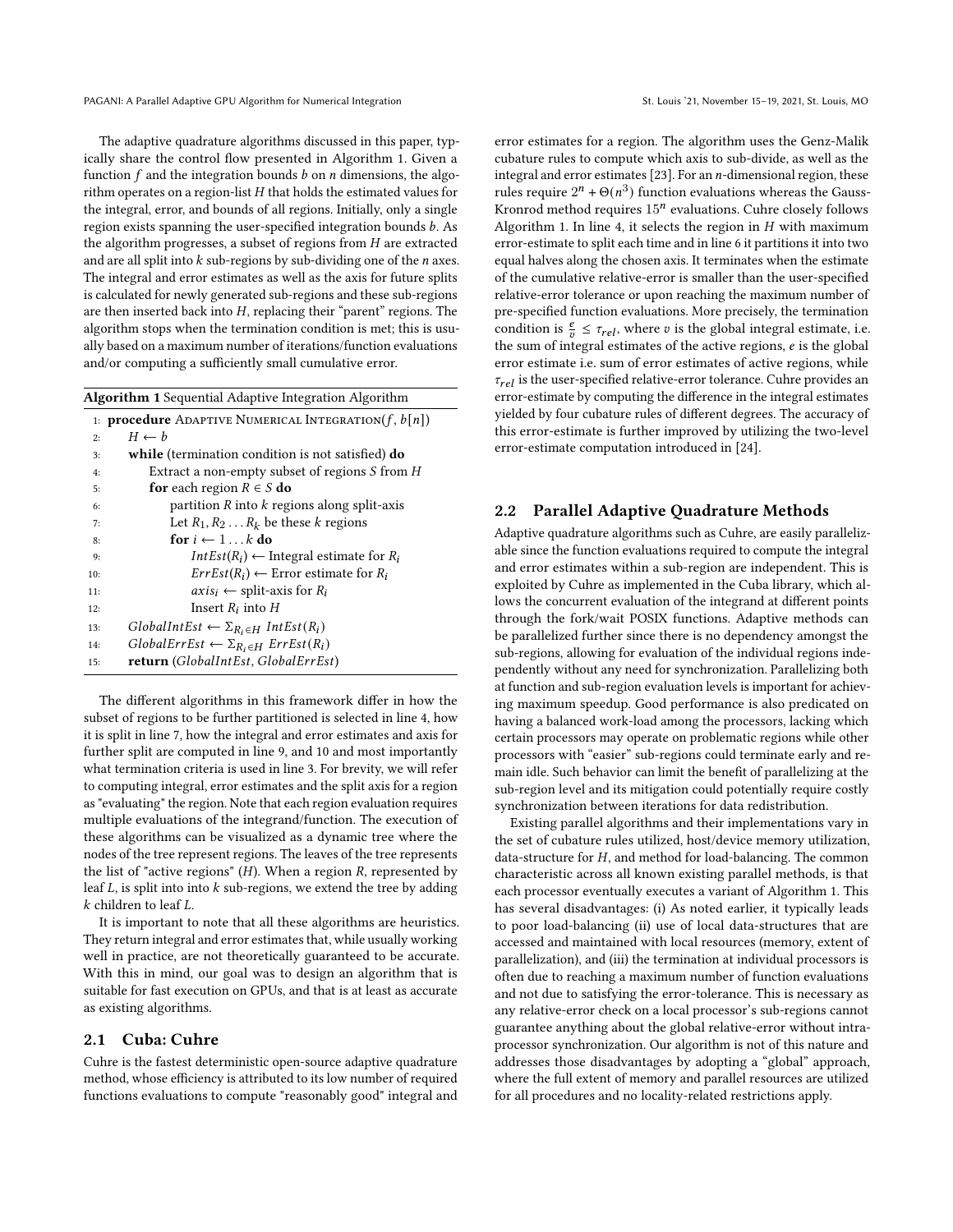2.2.1 Two-Phase Quadrature. The parallel algorithm introduced in [\[12\]](#page-11-12) and refined in [\[15\]](#page-11-15), operates in two phases. In phase I, the algorithm attempts to generate a sufficiently large sub-region list based on the available memory resources of the GPU. Once the size of is sufficiently large, phase II starts and each processor concurrently executes the sequential Cuhre algorithm without synchronization or any intra-processor communication. The effectiveness of this approach is attributed to the load-balancing achieved in phase I, where each region whose relative-error is no greater than the userspecified relative-error tolerance  $\tau_{rel}$  is not sub-divided further (local termination) and does not participate in phase II; the algorithm discards those "finished" regions from memory after accumulating their contributions to the total integral and error estimates. This balances the workload since only regions with large relative-errors are expected to require a significant number of further sub-divisions, and only those computationally intense sub-regions will reach the resource-demanding phase II.

When  $\tau_{rel}$  is small (i.e. high precision is desired), the local termination condition is difficult to satisfy which often leads to all regions reaching phase II, effectively performing no workload-balancing at all. Additionally, marking regions as finished based on their relativeerror can cause problems for integrands that take both negative and positive values (details in section 3.5). Finally, the algorithm utilizes the two-level error-estimate in phase II but not in phase I. This can lead to some speedup, but at the risk of over-estimating the algorithm's achieved accuracy, especially if the algorithm terminates before reaching phase II.

2.2.2 Heuristic Adaptive Quadrature. A different approach was proposed in [\[25\]](#page-11-25), where a heuristic instead of the estimated error determines the bounds of the regions that will be processed. The integrand smoothness is determined by approximating the first and second derivatives based on central differences. Large second derivatives indicate integrand variation and the need for small intervals. The heuristic yielded accurate results and demonstrated reduced number of function evaluations and improved speedup on a two-dimensional case. It is not clear if this approach remains effective on higher dimensions or in cases where the integrands have discontinuities or sharp peaks.

2.2.3 2D Grid of Heaps. Another approach was presented in [\[26\]](#page-11-26), to address the poor load balancing associated with independent processors on isolated partitions of the integration space. The processors were spatially organized on a 2D grid, where each processor operated on an isolated heap of sub-regions. Load-balancing was managed by allowing the processors to re-distribute sub-regions with their four-neighbors in the case of imbalance. Like the twophase method, this approach is still burdened with the lack of globally aware local termination conditions and need to synchronize and redistribute sub-regions.

#### 2.3 Quasi-Monte Carlo

A quasi-Monte Carlo integration library was presented in [\[27\]](#page-11-27), allowing execution on both multi-core CPU platforms as well as GPUs through a CUDA implementation. This library merges quasi-Monte Carlo integration with importance sampling and displayed improved performance over other Monte Carlo based methods such

as Vegas. Similar to Cuhre, the QMC method in this library tries to compute the integral to within a user-input relative error tolerance  $\tau_{rel}$ . Unlike other quasi-Monte Carlo implementations, this method returns both an integral and error estimate making it suitable for comparison with PAGANI.

# 3 PAGANI

We propose a parallel adaptive algorithm that is inspired by phase I of [\[12\]](#page-11-12) but avoids phase II and its associated problems. Our algorithm attempts to achieve greater precision and convergence rates compared to other parallel methods by iteratively sub-dividing all regions in parallel instead of the top- $k$  with the worst error-estimate. A key difference between PAGANI and existing parallel methods is that the processors are not restricted to a set of sub-regions or partition of integration-space. Instead, we perform a new 1-1 mapping between processors and regions at each iteration, and the sub-regions that we generate through sub-division are assigned to new processors at the next iteration. This eliminates the need for sequential operations such as sorting or heap-maintenance on processor-local sub-regions. Furthermore, the adaptiveness of PA-GANI is not attributed to error-based sub-region sorting, which is the most common approach in methods like Cuhre. Instead, a filtering step at each iteration first classifies the regions that need to be processed further ("active") and those whose further sub-division is not expected to impact the cumulative error (finished) and can be removed from memory.

#### 3.1 Algorithm Description

The details of the PAGANI algorithm are described in Listing [2.](#page-4-0) The input variables are: the integrand  $f$  and its dimensionality  $n$ , the bounds of the integration space  $b$ , as well as the user-specified relative and absolute error tolerances  $\tau_{rel}$  and  $\tau_{abs}$ . The integration space is initially defined as a single region (line 2). Before proceeding with the main loop, the starting region is partitioned to  $d^n$  child sub-regions by dividing each axis into  $d$  equal parts. This generates the initial list  $H$ , which will be iteratively expanded in the main loop through further sub-divisions. Pre-processing is finalized by initializing all required lists and variables (lines  $5$  to  $8$ ). The list  $A$ contains integer flags to distinguish the active and finished regions.  $V, E$ , and  $K$  are lists that hold the integral estimates, error estimates, and next axis to split, while  $V_p$ ,  $E_p$  hold the estimates of the parent regions (regions processed at last iteration). We also keep the cumulative integral and error estimates of the in-memory regions in the variables  $v$  and  $e$ , while the estimates contributed by the finished regions from all past iterations are accumulated in  $v_f$  and  $e_f$ .

The algorithm proceeds to execute the main loop for a maximum of  $it_{max}$  iterations or until its relative-error estimate reaches  $\tau_{rel}$  or its error-estimate reaches  $\tau_{abs}$ . Each iteration begins with the evaluation of all regions in  $H$  (line 10), which returns updated lists  $V, E$ , and  $K$ . Then we refine the error estimates produced by the EVALU-ATE method by replacing them with the two-level error-estimates. Once the finalized integral and error estimates are computed, we can classify the regions (line 12) by comparing their individual estimated relative-errors against  $\tau_{rel}$ . The next step is to perform a sum reduction of  $V$  and  $E$  (lines 13, 14), which yields the estimates of the regions being processed.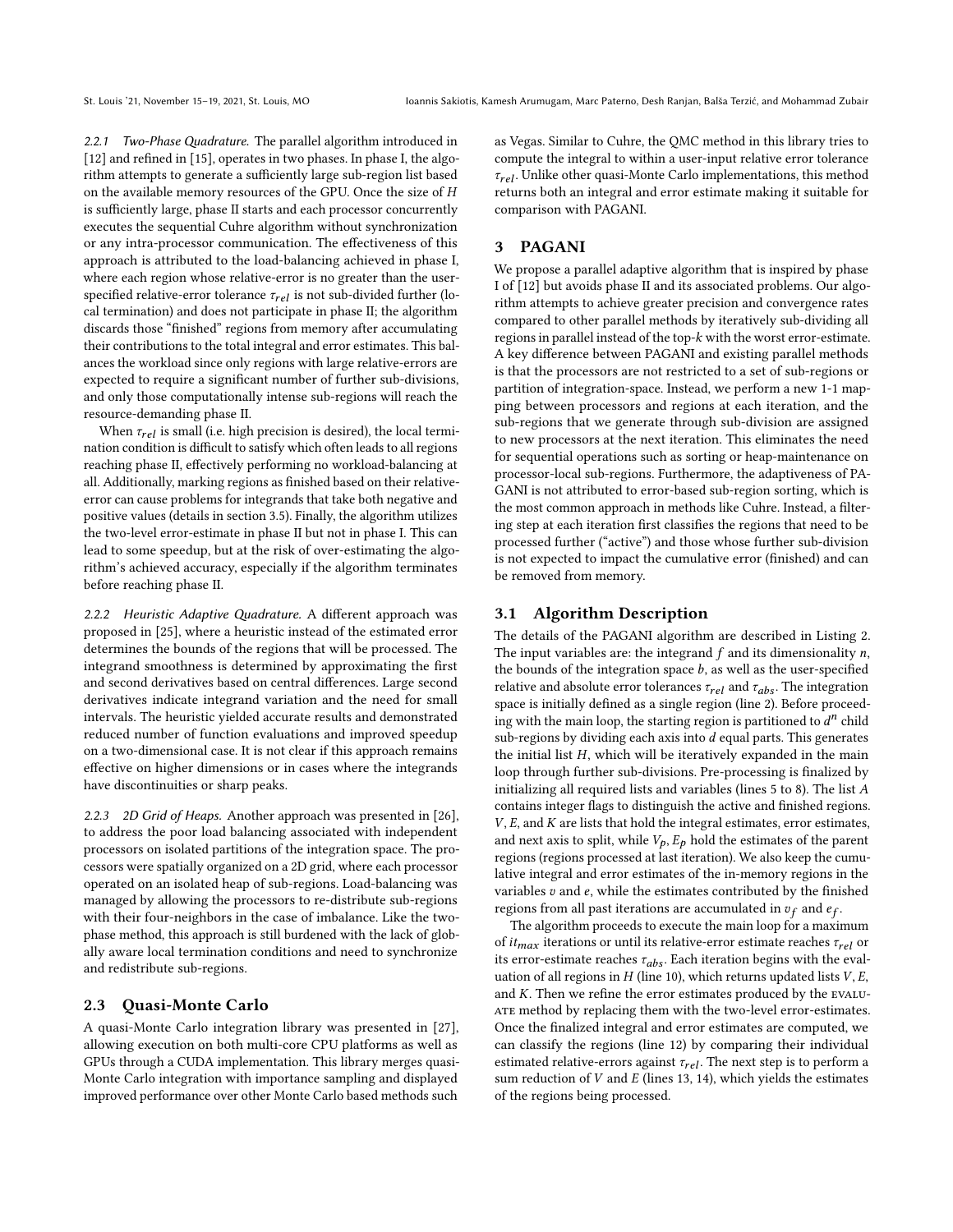PAGANI: A Parallel Adaptive GPU Algorithm for Numerical Integration St. Louis '21, November 15-19, 2021, St. Louis, MO

Then the termination condition is evaluated (line 15). This involves adding the contributions of the "leaf" regions, which consist of the current regions in  $H$  and the finished regions. If the termination condition is not met, the algorithm must determine which regions to process further. The REL-ERR-CLASSIFY method, populates the list  $A$  with a 1 or 0 to indicate which regions will remain active for further processing. A summation on the dot product of  $V$  and  $A$  (line 18), accumulates the integral estimate of the active regions, and by subtracting from  $v$  we can determine the estimate of the finished regions. The same process is applied for the error estimates. A secondary classification is applied (line 17) to identify regions whose relative-errors are larger than  $\tau_{rel}$  but have a magnitude too small to impact the accuracy of the global estimates. A filtering operation is then applied and the finished regions are removed from all lists. The parent estimates in  $V_p$ ,  $E_p$  are then updated with the values of the current regions. The iteration concludes with the sub-division of all the remaining regions on the axes listed in  $K$ , and the setting of the active region-list size  $s$ , to double the size of the active regions.

<span id="page-4-0"></span>

| Algorithm 2 PAGANI Algorithm |  |  |
|------------------------------|--|--|
|                              |  |  |

|     | 1: <b>procedure</b> PAGANI( <i>f, n, b</i> [ <i>n</i> ] <i>,</i> $\tau_{rel}$ <i>, <math>\tau_{abs}</math></i> ) |
|-----|------------------------------------------------------------------------------------------------------------------|
| 2:  | $R_0 \leftarrow b$                                                                                               |
| 3:  | $s \leftarrow d^n$<br>$\triangleright$ region list size                                                          |
| 4:  | $H \leftarrow$ Uniform-Split $(R_0, d)$                                                                          |
| 5:  | $A[1:s] \leftarrow 1$                                                                                            |
| 6:  | $V[1:s], E[1:L], K[1:s] \leftarrow 0$                                                                            |
| 7:  | $V_p[1:s], E_p[1:s] \leftarrow 0$                                                                                |
| 8:  | $\triangleright$ cumulative/finished estimates<br>$v, e, v_f, e_f \leftarrow 0$                                  |
| 9:  | for it: $it_{max}$ do                                                                                            |
| 10: | $V, E, K \leftarrow$ EVALUATE(H)                                                                                 |
| 11: | $E \leftarrow \text{Two-LEVEL-ERROR}(V, E, V_p, E_p)$                                                            |
| 12: | $A \leftarrow$ REL-ERR-CLASSIFY(V, E, A)                                                                         |
| 13: | $v \leftarrow \text{Sum}(V)$                                                                                     |
| 14: | $e \leftarrow \text{Sum}(E)$                                                                                     |
| 15: | if $\frac{e+e_f}{ v+v_f } \leq \tau_{rel}$ or $e+e_f \leq \tau_{abs}$ then                                       |
| 16: | return $v + v_f$ , $e + e_f$                                                                                     |
| 17: | $A \leftarrow$ THRESHOLD-CLASSIFY $(A, E, v + v_f, e + e_f, v, e, s)$                                            |
| 18: | $v_f \leftarrow v - \text{Sum}(V \cdot A) + v_f$                                                                 |
| 19: | $e_f \leftarrow e - \text{Sum}(E \cdot A) + e_f$                                                                 |
| 20: | $H, V, E, L \leftarrow$ FILTER $(H, V, E, A)$                                                                    |
| 21: | $V_p \leftarrow V, E_p \leftarrow E$<br>$\triangleright$ update all parents                                      |
| 22: | $H \leftarrow$ Split $(H, K)$                                                                                    |
| 23: | $s \leftarrow 2s$                                                                                                |

The initial partitioning of the integration space and all operations within the iteration loop can be executed in parallel. The Evaluate method is the only place where parallelization at the function evaluation level is required, and thus a collection of is responsible for the evaluation of a single region. The classification, filtering, and sub-division methods mainly modify the lists and perform copying operations, which allows for a single thread to process a region. Similarly, the summations can be executed through reduction operations that can exploit parallelism.

#### 3.2 Region Evaluation

The success and convergence rate of sequential methods is mostly dependent on the appropriateness of the cubature rules on the target integrand. PAGANI utilizes the same cubature rules as Cuhre and can function as an equally-reliable alternative. The computation of the estimates requires a weighted summation in the form of  $\sum_{i=1}^{N} w_i \cdot f(x_i)$ , with the weights  $(w_i)$  and number of function evaluation points  $(N)$  and their location distinguishing the various cubature rules.

This summation is used to derive both the integral and error estimates. A cubature rule provides a single sum for the integral estimate. To compute the error-estimate, four additional rules provide four different estimates, with the largest difference of those four yielding an error value. Similar to Cuhre, PAGANI uses this error-value to compute a more refined two-level error-estimate that is less susceptible to overestimation. While details can be found in [\[24\]](#page-11-24), the computation requires the integral estimate of the parent, as well as the integral and error estimates of the "sibling" sub-region. This can improve accuracy as a challenging integrand variation (e.g. very sharp peak) could be potentially exposed in the parent region but not on the children sub-regions.

# 3.3 Processor-to-Region Mapping

The lack of the sequential Algorithm [1](#page-2-0) within PAGANI, allows the algorithm to map a processor to a single sub-region for the span of a single iteration. Since parallel processors perform a single split per iteration, the cumulative integral and error estimates are known after every parallel set of evaluations. This implicit synchronization at each iteration, allows the algorithm to terminate as soon as sufficiently accurate estimates are computed. This is in contrast to methods relying on the sequential adaptive algorithm, where processors are mapped to a region space and can perform many redundant sub-divisions in isolation. These isolated sub-divisions prevent knowledge of the cumulative estimates without a separate synchronization and accumulation step. The high computational cost of such repeated synchronizations is the primary reason behind existing parallel adaptive algorithms' simple but inefficient local termination conditions based on maximum number of function evaluations and/or local relative-error.

#### 3.4 Integration Space Sub-division

PAGANI selects the regions to process by essentially performing a breadth-first search in the sub-region tree; the algorithm attempts to find the sub-region "leaves" whose error-estimate summation results in a sufficiently small relative-error. PAGANI is adaptive and avoids a brute force progression by discarding individual regions with sufficiently small relative-error at each iteration, essentially pruning the sub-region tree.

Figure [2](#page-5-0) illustrates how PAGANI differs from Cuhre and the two-phase algorithm of [\[12\]](#page-11-12) in how they generate the sub-region tree. Sequential Cuhre performs one sub-division per iteration and can thus generate a narrow tree, with some tree-depths containing many regions that are never sub-divided. In contrast, the PAGANI algorithm sub-divides all regions at each depth, unless they have been classified as finished. While the two-phase algorithm follows this scheme as well, once enough sub-regions have been generated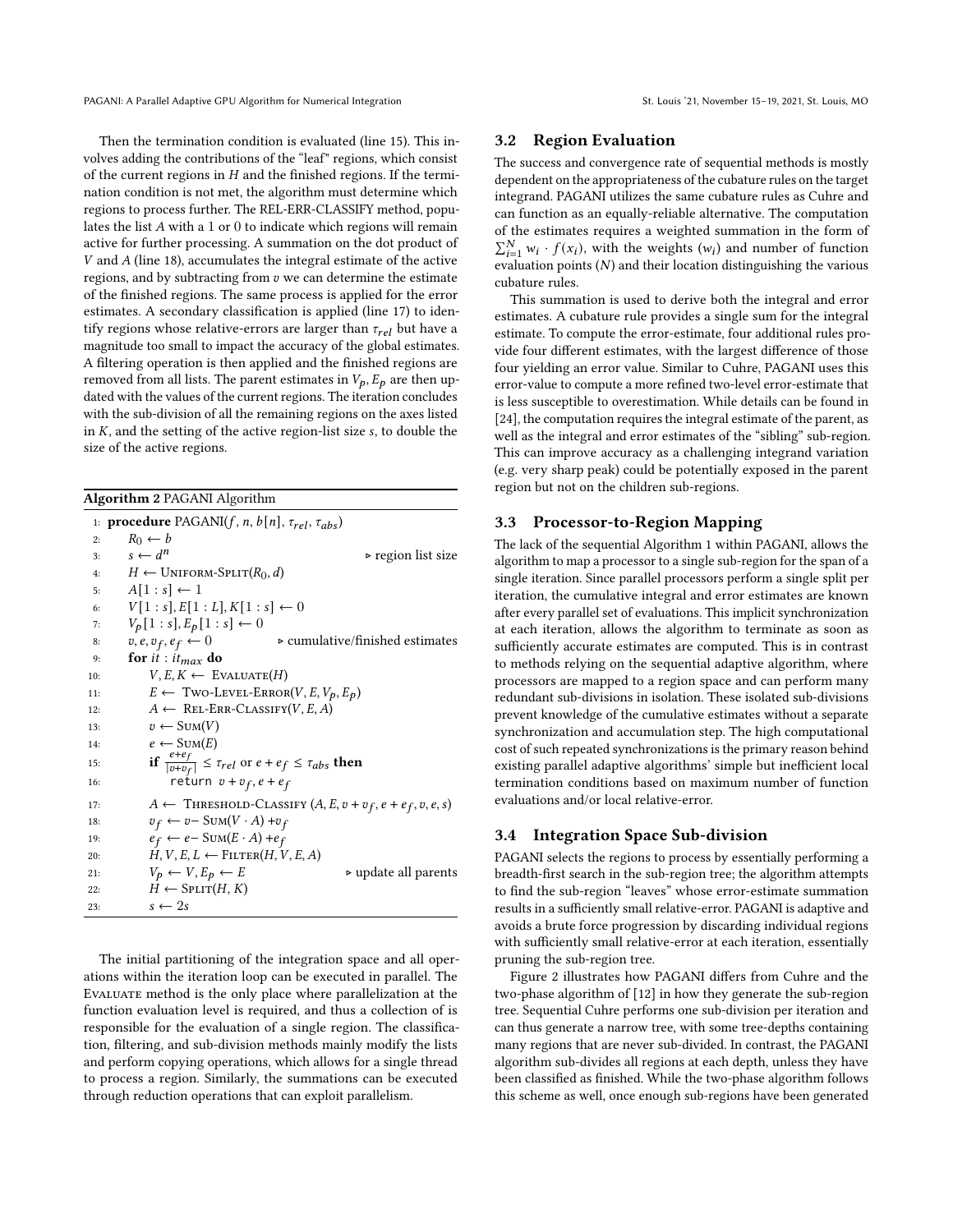St. Louis '21, November 15–19, 2021, St. Louis, MO Ioannis Sakiotis, Kamesh Arumugam, Marc Paterno, Desh Ranjan, Balša Terzić, and Mohammad Zubair

<span id="page-5-0"></span>

Figure 2: The state of the sub-region tree once the three adaptive quadrature algorithms complete seven iterations on an arbitrary integrand. For the two-phase algorithm and PA-GANI, green nodes represent finished regions which have a relative-error smaller than  $\tau_{rel}$ . Note that for the two-phase algorithm, five iterations are completed in phase I and two more iterations in phase II, with some phase II processors terminating at the sixth iteration. The yellow nodes on PA-GANI represent finished regions that have a relative-error larger than  $\tau_{rel}$  and were classified as finished by an additional classification operation.

for a 1-1 mapping with all available processors, the sequential algorithm is executed by each processor on their respective subregion. Instead, PAGANI continues the breadth-first expansion while classifying even more regions as finished by a more aggressive filtering approach.

The sub-region trees will look different among the three methods, with the tree in PAGANI expected to be wider and potentially smaller in depth. Nonetheless, since all three methods evaluate the individual regions in the same manner, similar patterns are expected to be observed in terms of which sections of the tree will be expanded. In the example illustrated in Figure [2,](#page-5-0) sequential Cuhre never expands the right node at the second level due to its small error-estimate. PAGANI and the two-phase method both sub-divide all regions at that level. At a later depth on the tree, the sub-regions in that branch are classified as finished, mirroring the region-selection of Cuhre.

#### <span id="page-5-1"></span>3.5 Adaptive Measures

The goal of PAGANI is the same as the other adaptive algorithms, that is to identify low-contributing regions in order to better utilize computational resources and accelerate the convergence rate to sufficiently accurate estimates. Most adaptive algorithms attempt to identify these regions based on local computations. PAGANI utilizes more sophisticated global criteria for identifying which regions are "accurate" or "small" enough to not sub-divide further without incurring any loss of accuracy. We classify such regions as finished and discard them from memory after accumulating their contributions.

3.5.1 Relative-error filtering. When the integrand is either always non-negative or non-positive in the entire integration domain, identifying finished regions is particularly effective due to a useful property of the estimate summations, which guarantees that if all sub-regions have a relative-error smaller than the  $\tau_{rel}$ , then the cumulative error satisfies the required accuracy. While not all sub-regions are expected to meet this criteria, we can stop subdividing the sub-regions that do, without negatively impacting the convergence rate.

LEMMA 3.1. Let m denote the number of subregions. Assume that  $\forall i 1 \leq i \leq m, e_i \geq 0$  and  $v_i$ 's have the same sign. Let  $e = \sum_{i=1}^{m} e_i$ denote the cumulative error and  $v = \sum_{i=1}^{m} v_i$  denote the cumulative integral estimate. Suppose  $\forall i \; 1 \leq i \leq m, e_i \leq |v_i| \cdot \tau_{rel}$ . Then  $e \leq |v| \cdot \tau_{rel}.$ 

PROOF.  $e = \sum_{i=1}^{m} e_i \leq \sum_{i=1}^{m} |v_i| \cdot \tau_{rel} \leq |\sum_{i=1}^{m} v_i| \cdot \tau_{rel} = |v|$ .  $\tau_{rel}$ .  $\square$ 

This property holds only when all integral estimates  $v_i$ 's have the same sign. This is usually the case for integrands that are nonnegative (or non-positive) over the entire integration domain. In principle, for functions that can take both positive and negative values, marking sub-regions as "finished" when  $e/|v| \le \tau_{rel}$  could be problematic as this could potentially lead to early termination without good accuracy. In practice, we observed that the algorithm may produce inaccurate estimates only when the integrand repeatedly oscillates to both negative and positive values. For such integrals one should not discard regions based on the relative-error. If the user is aware of such behavior on the integrand, a user-configurable integer flag can be set to prevent relative-error filtering.

3.5.2 Heuristic Threshold Classification. Filtering based on the relative-error provides a degree of adaptiveness that is useful but not sufficient for demanding error-tolerances. When  $\tau_{rel}$  is small, it is more difficult for regions to reach sufficiently small error-estimates to satisfy the relative-errors. This could lead to limited or even no relative-error filtering, possibly resulting in memory exhaustion prior to reaching a desired accuracy level. To avoid this situation, PAGANI performs an extra classification step, which identifies additional regions as finished, as long as their error-estimates are small enough to not impact the cumulative error estimate. This is performed by the THRESHOLD-CLASSIFY method, which compares the error-estimates of the sub-regions against a threshold-value. Sub-regions with error-estimates smaller than the threshold, are classified as finished.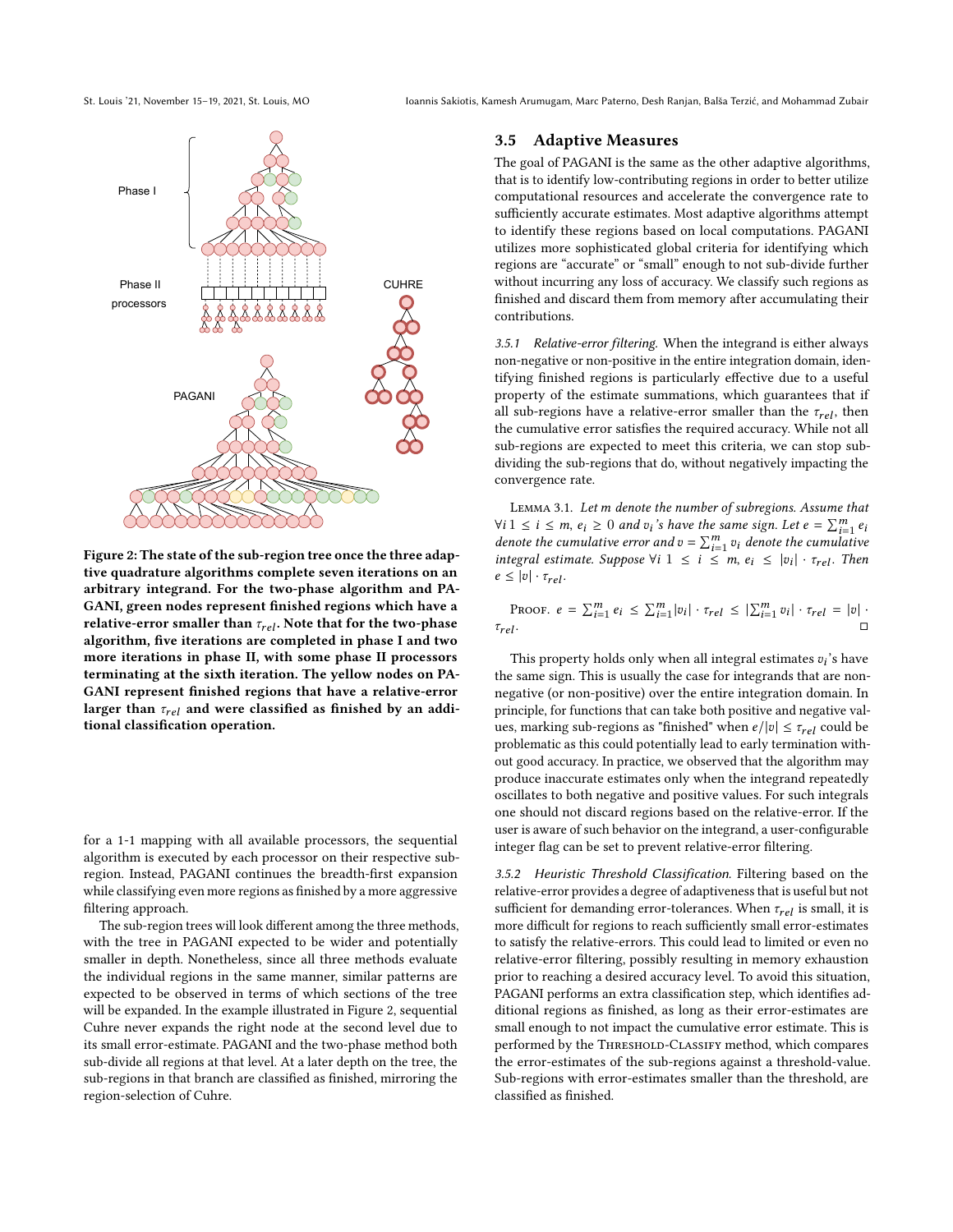Unlike Cuhre which keeps all regions in memory, any regions that PAGANI "filters out" are permanently removed, with their contribution reflected only in the total finished estimates. As a result, finished error-estimates represent contributions from regions that the algorithm commits to not decreasing further. Thus, the active regions are the only ones whose error-estimates can still be decreased through sub-division, which is why the algorithm must not over-commit finished contributions by overly-aggressive filtering.

Keeping this in mind, the THRESHOLD-CLASSIFY method is only invoked in two cases for two different reasons: a) the cumulative integral estimate's  $\log(\frac{1}{\tau_{rel}})$  significant digits remain unchanged but the cumulative error is still too high, b) memory would be exhausted if we sub-divide all active regions. In the first case, the algorithm has essentially solved the integral, but must decrease the error further to satisfy the requested precision. Since we do not risk loss of accuracy on the integral estimate, we can safely attempt to discard regions with small error estimates. In the second case, conserving memory is the only possibility for the algorithm to continue. It is worth noting that if memory is exhausted and no additional iterations can be executed, the algorithm will return the latest integral and error-estimate with a flag pertaining to not achieving the user's accuracy requirements.

3.5.3 Threshold Search. Identifying a good value for threshold a priori is not possible for arbitrary integrands. However, given an arbitrary threshold value, we can compute the number of regions that would be discarded and their contributions without actually removing them, allowing for dynamic choice of threshold. The method Threshold-Classify attempts various thresholds in the range defined by the minimum and maximum error estimates of the regions being processed at that specific iteration. Once, the classification yields acceptable results, THRESHOLD-CLASSIFY terminates, the finished regions are filtered out, and the next iteration proceeds.

The classification step is successful if at least 50% of regions are finished (conserving enough memory) and if the cumulative error of those regions does not exceed the remaining error budget; we will refer to these conditions as memory and accuracy requirements respectively. We define the error budget, as the amount by which the current cumulative error must be decreased in order to reach a relative-error of  $\tau_{rel}$ , which translates to successful integration. Since a pre-condition for execution of the THRESHOLD-CLASSIFY method is that the integral estimate has converged to the required significant digits, we can compute a sufficient approximation as  $e_b \approx e - v \cdot \tau_{rel}$ . It is worth noting that if the finished error-estimate is larger than the error budget, then convergence is impossible. However, this scenario is easily detectable and hence can be avoided by choice of threshold value.

Threshold-Classify (Listing [3\)](#page-6-0) "searches" for a threshold by following a scheme similar to a binary search. The input variables consist of the relative-error classification list  $A$  as produced by REL-ERR-CLASSIFY, the error-estimate list  $E$ , the total integral and error estimates  $e_{tot}$ ,  $v_{tot}$  which include finished contributions, the number of regions being processed in the current iteration  $s_{it}$  and their

total error-estimate  $e_{it}$ . The first threshold to try is always the average error-estimate of the currently active regions. The THRESHOLDapply simply performs a comparison between the threshold and each error-estimate in  $E$  and updates  $A$  with the classification results. If any of the two threshold requirements (memory, accuracy) mentioned above is not satisfied, the threshold must be updated through UPDATE-THRESHOLD in order to be evaluated again. If fewer than 50% of active regions are discarded, the threshold decreases, allowing more regions to surpass it. If the accuracy requirement is not satisfied the threshold increases in order to discard fewer regions. Depending on which requirement is not met, the threshold is updated at half the distance between its current value and the minimum or maximum error-estimate. This process is illustrated in Figure [3](#page-7-0) for a five-dimensional Gaussian integrand. Using the average threshold would remove 80% of the active regions which more than satisfies the memory requirements, but these regions contribute to 488% of the error-budget, which would make convergence impossible. The algorithm, repeatedly decreases the threshold which results in more favorable conditions.

<span id="page-6-0"></span>

| <b>Algorithm 3</b> Threshold Classification Algorithm |                                                                                            |                                                                                     |  |  |  |
|-------------------------------------------------------|--------------------------------------------------------------------------------------------|-------------------------------------------------------------------------------------|--|--|--|
|                                                       | 1: <b>procedure</b> THRESHOLD-CLASSIFY(A, E, $v_{tot}$ , $e_{tot}$ , $e_{it}$ , $s_{it}$ ) |                                                                                     |  |  |  |
| 2:                                                    | $P_{max} \leftarrow .25$                                                                   | $\triangleright$ target percentage of error budget                                  |  |  |  |
| 3:                                                    |                                                                                            | $e_{\bar{a}} \leftarrow 0$ > error-estimate contribution from inactive regions      |  |  |  |
| 4:                                                    | $s_{\bar{a}} \leftarrow 0$                                                                 | $\triangleright$ # inactive regions                                                 |  |  |  |
| 5:                                                    | $min, max \leftarrow MinMax(E)$                                                            |                                                                                     |  |  |  |
| 6:                                                    | $e_b \leftarrow e_{tot} - v_{tot} \cdot \tau_{rel}$                                        | $\triangleright$ error budget                                                       |  |  |  |
| 7:                                                    |                                                                                            | $t \leftarrow \frac{e_{it}}{s_{it}}$ > set initial threshold as avg. error-estimate |  |  |  |
| 8:                                                    | repeat                                                                                     |                                                                                     |  |  |  |
| 9:                                                    | $A \leftarrow$ APPLY-THRESHOLD $(E, t)$                                                    |                                                                                     |  |  |  |
| 10:                                                   | $s_{\bar{a}} \leftarrow n - \text{sum}(A)$                                                 |                                                                                     |  |  |  |
| 11:                                                   | if $s_{\bar{a}} > .5 \cdot s_{it}$ then                                                    | $\triangleright$ memory requirement                                                 |  |  |  |
| 12:                                                   | $e_{\overline{a}} \leftarrow e_{it} - \text{SUM}(A \cdot E)$                               |                                                                                     |  |  |  |
| 13:                                                   | if $e_{\bar{a}} \leq P_{max} \cdot e_b$ then                                               | $\triangleright$ accuracy requirement                                               |  |  |  |
| 14:                                                   | return A                                                                                   |                                                                                     |  |  |  |
| 15:                                                   |                                                                                            | UPDATE-THRESHOLD $(t, s_{\bar{a}}, e_{\bar{a}}, P_{max}, min, max)$                 |  |  |  |
| 16:                                                   | <b>until</b> $\frac{s_{\bar{a}}}{s} > .5$ and $e_{\bar{a}} \leq P_{max} \cdot e_b$         |                                                                                     |  |  |  |
| 17:                                                   | return $A$                                                                                 | $\triangleright$ unsuccessful filtering                                             |  |  |  |

In order to avoid needless search in the absence of an acceptable threshold, we limit the number of times allowed to change the direction (towards min. or max. error-estimate) of the search. Furthermore, to prevent dramatic reductions to the error budget, the memory requirement is initially satisfied only if the contribution of the finished regions does not exceed 25% of the remaining error budget. This demanding ratio is relaxed upon observing repeated direction changes. Specifically, the percentage is incremented by 10 on every direction change, with 95% as a maximum. These simple adjustments are performed within UPDATE-THRESHOLD through trivial counter variables that we do not list for brevity.

#### 4 EXPERIMENTAL RESULTS

Our experiments with both parallel and sequential implementations were conducted on a compute node with a 2.4 GHz Xeon (R) Gold 6130 CPU and a 16 GB V100 GPU. The V100 provides a 16GB HBM2 on-board memory and a peak performance of 7.834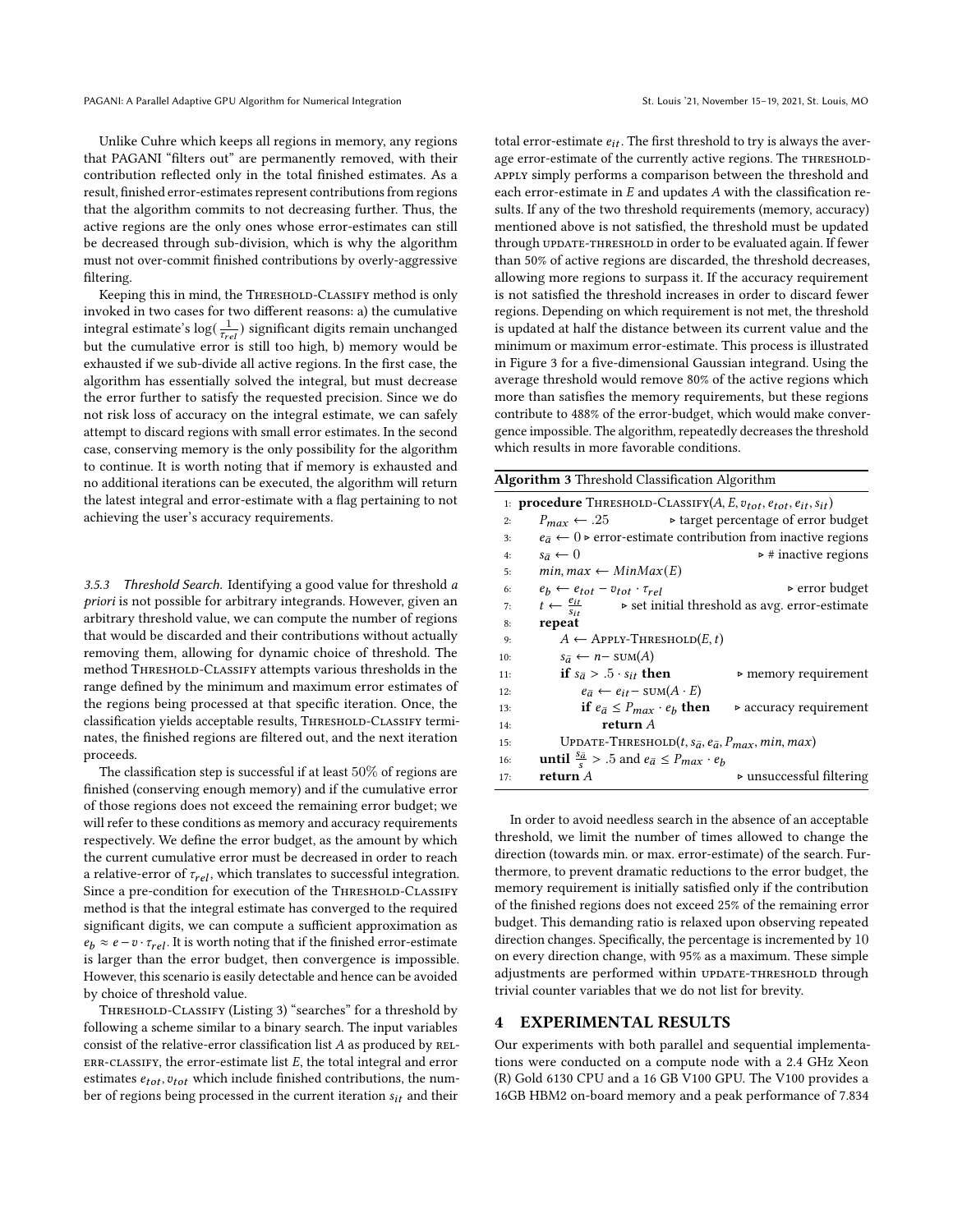<span id="page-7-0"></span>

Figure 3: Threshold Search. The dotted lines represent the different values of thresholds that are attempted, with the blue line indicating the threshold that satisfied both memory and accuracy requirements. The top percentage value above the lines, indicates the percentage of current regions that would removed from memory if the candidate threshold was utilized. The bottom percentage value indicates the amount of the error budget that will be covered by the discarded regions.

Tflops in double precision floating point arithmetic. The programming environment consists of CUDA 11, GCC 9.3.1 and utilizes c++ 17. We compare PAGANI against sequential Cuhre and the parallel two-phase method. Execution of the two-phase method was achieved with an updated implementation for a fair comparison. Execution of sequential Cuhre was conducted with the Cuba 4.0 C-implementation. Cuba allows parallelization of the function evaluations through the fork/wait POSIX functions. This method of parallelization is relatively inefficient and does not yield any speedup unless the function evaluations of the integrand takes significant computation time. For the integrands in our test suite, no performance benefits were observed when utilizing such parallelization. To our knowledge there is no other open-source parallel version of Cuhre and as such we utilized the sequential version of Cuba.

All experiments on Cuhre, PAGANI, and the two-phase method, were executed with the same input parameters. The absolute-error tolerance was constant and set to  $10^{-20}$ . Each integrand was evaluated on increasingly smaller relative-error tolerances across the range  $\tau_{\text{rel}} = (10^{-3}, 1.024 \cdot 10^{-10})$  unless failing to integrate successfully before reaching the minimum  $\tau_{rel} = 1.024 \cdot 10^{-10}$ . The critical parameter on all experiments is  $\tau_{\rm rel}$  as it specifies the user-required accuracy. For all plots in this section, the x-axis represents the various  $\tau_{\text{rel}}$  on which the different integrands were executed. To make the plots more intuitive we perform a simple transformation on the *x*-axis with  $\log_{10}(\frac{1}{\tau_{rel}})$ , which "roughly" translates to the number of precision-digits, e.g  $\tau_{rel}$  of  $10^{-3}$  translates to 3 digits of precision. The "final" flag in Cuhre was set to 1, since the relative-error is otherwise prone to overestimation for sequential Cuhre. Finally, the maximum number of function evaluations on Cuhre was set to  $10<sup>9</sup>$ but PAGANI and the two-phase method had no such constraint as their success relies on increased computation-throughput. Timing results encompassed the integration as a single function call, which did not include work-space allocation/setup as this is only required once for the computation of various integrals.

Pagani and the two-phase method dedicate a block with 256 threads for each sub-region evaluation; for the two-phase method this applies to both phases. Phase I executes until reaching a maximum number of regions that can satisfy a 1-1 mapping with the parallel blocks without exhausting GPU resources; for the V100 this was set to  $2^{15}$ . Phase II can launch a maximum of  $2 \cdot 2^{15}$  blocks, with a memory space 2048 sub-regions per block. All other kernels on both GPU methods are executed with 256 threads per block as well.

#### 4.1 Test Integrands

We performed experiments on several functions (with known analytic integration results) derived from the families of integrands presented in [\[7\]](#page-11-7). We also include two box integrals  $f_7(x)$  and  $f_8(x)$ in our test suite. Each tested integrand has different characteristics such as dimensionality, shape of integration-space, presence of peaks, discontinuities, and non-differentiability, as well as box and Gaussian forms. The domain of integration for all functions is  $(0, 1)$ ) on each dimension. The plots in this section include executions of  $f_1(x)$ ,  $f_3(x)$ ,  $f_4(x)$ ,  $f_5(x)$ ,  $f_7(x)$ ,  $f_8(x)$ ), in eight dimensions,  $f_4(x)$  in five dimensions,  $f_6(x)$  in six dimensions, and  $f_3(x)$  in three dimensions.

$$
f_1(x) = \cos\left(\sum_{i=1}^8 i x_i\right) \tag{1}
$$

$$
f_2(x) = \prod_{i=1}^{6} \left( \frac{1}{50^2} + (x_i - 1/2)^2 \right)^{-1}
$$
 (2)

$$
f_3(x) = \left(1 + \sum_{i=1}^{d} i x_i\right)^{-d-1}
$$
 (3)

$$
f_4(x) = \exp\left(-625 \sum_{i=1}^d (x_i - 1/2)^2\right)
$$
 (4)

$$
f_5(x) = \exp\left(-10\sum_{i=1}^d |x_i - 1/2|\right)
$$
 (5)

$$
f_6(x) = \begin{cases} \exp\left(\sum_{i=1}^{6} (i+4) x_i\right) & \text{if } x_i < (3+i) / 10\\ 0 & \text{otherwise} \end{cases}
$$
 (6)

$$
f_7(x) = \left(\sum_{i=1}^d x_i^2\right)^{11} \tag{7}
$$

$$
f_8(x) = \left(\sum_{i=1}^d x_i^2\right)^{15/2} \tag{8}
$$

#### 4.2 Accuracy

Cubature based algorithms like Cuhre and PAGANI report convergence to sufficiently accurate results when the "estimated" relativeerror is smaller than  $\tau_{rel}$  or the error-estimate is smaller than  $\tau_{abs}$ . The estimates of the algorithms are not expected to be identical to the true relative/absolute error and to our knowledge, no algorithm can guarantee such claims. Past work has demonstrated that the two-level error-estimation based on the differences of various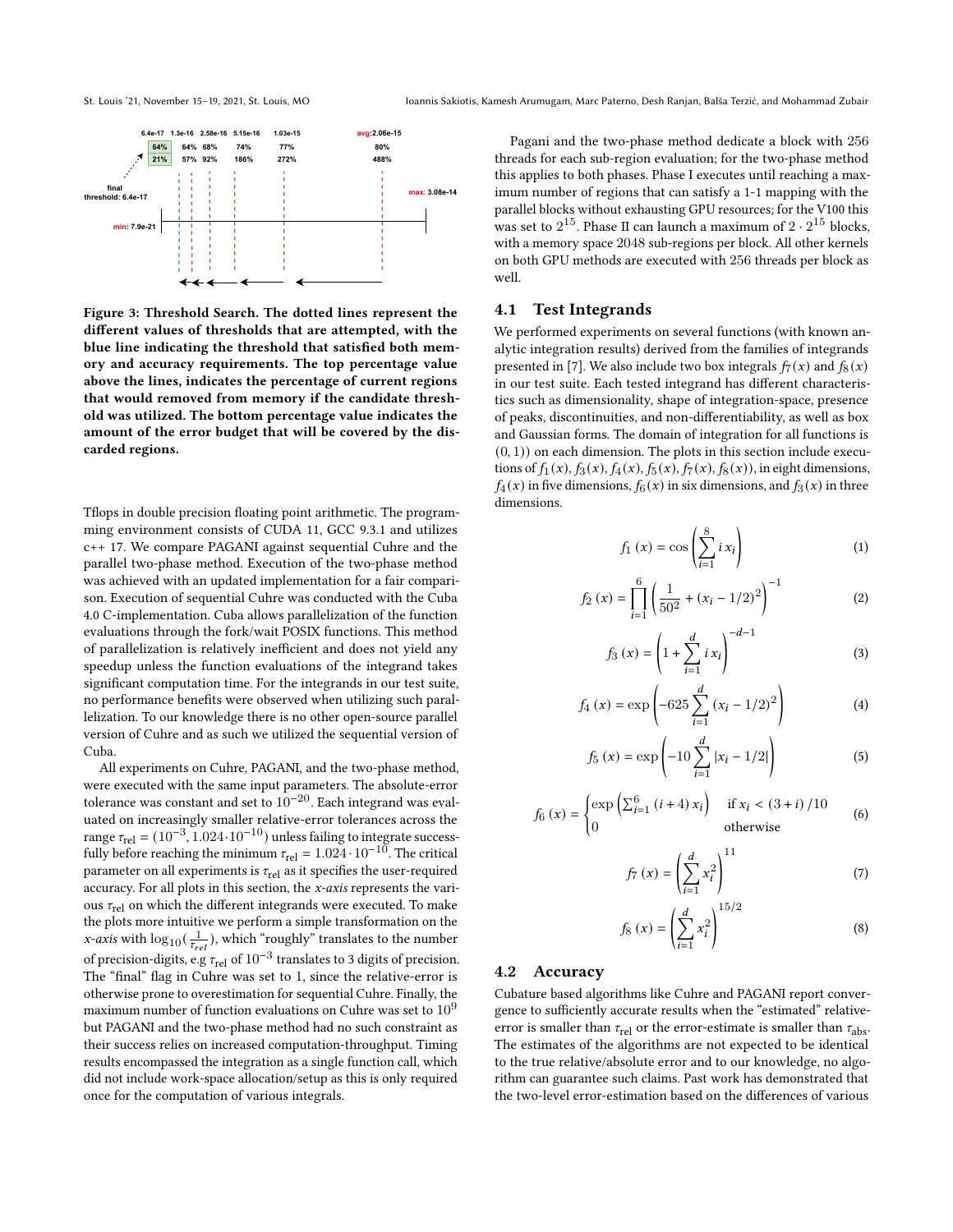cubature rules, computes sufficiently accurate results in the vast majority of cases; in our experiments only the case of the 5D  $f_5(x)$ integrand, caused Cuhre to overestimate the error and this behavior was only observed after 7-digits of precision. Nonetheless, we believe that any analysis of numerical integration algorithms, whether sequential or parallel, deterministic or probabilistic, should evaluate the accuracy of the yielded estimates, especially when investigating performance.

The standard testing approach proposed in [\[28\]](#page-11-28) involves comparing the execution times of integrands which consist of randomized parameters that specify the location/difficulty of integrand features such as peaks and discontinuities. The different characteristics of the test integrand families are critical for evaluating the robustness and adaptability of an algorithm under different circumstances. As such, this testing approach is well suited for investigating execution times but does not facilitate inspection of the achieved accuracy. The randomness of the parameters makes it challenging to determine an analytic evaluation of each integrand, making any comparison between the true values and the estimates difficult to achieve. To solve this problem and avoid algorithms that execute fast but with sub-par accuracy, we propose the utilization of the same integrand families presented in [\[28\]](#page-11-28), but with fixed parameters that allow analytic results to be computed and standardized for further testing. This will allow comparison between the estimated relative-error and true relative-error, both of which typically need be smaller or equal to  $\tau_{rel}$  to satisfy the user's desired accuracy.

Both PAGANI and the two-phase algorithm match Cuhre in digits-of-precision, with a few exceptions such as 6D  $f_6(x)$  and 5D  $f_4(x)$  where the two-phase method reached two fewer digitsof-precision compared to Cuhre; this deficiency is attributed to the weaker load-balancing on high-precision (small  $\tau_{rel}$ ) runs. On integrands that were challenging for the sequential method, PA-GANI consistently outperformed both Cuhre and the two-phase method by several digits-of-precision. Figure [4](#page-8-0) demonstrates this behavior. The  $f_7(x)$  integrand is less challenging despite the high number of dimensions and both parallel methods achieve similar levels of precision. On the contrary,  $f_4(x)$  and  $f_6(x)$  which consist of low-contributions around a Gaussian and discontinuities respectively, expose the fundamental computation problems of parallel adaptive integration; the two-phase method's poor load-balancing leads to the early exhaustion of the allocated memory resources, and failure to compute higher precision results. For example, the two-phase method does not achieve 6-digits of precision for 5D  $f_4(x)$ , as the algorithm does not assign enough processors to the integration-space where the integrand is "bell-curved". The PA-GANI relative-error filtering (see section [3.5\)](#page-5-1) shares this deficiency and repeatedly sub-divides those low-contributing sub-regions as well, nearly exhausting memory after 20 iterations. At that point, the heuristic-search filtering is triggered and easily identifies those sub-regions as finished, retaining only .004% of the sub-regions and allowing quick convergence after 7 additional iterations. The high throughput sub-division approach in PAGANI coupled with the filtering measures, consistently yield greater reliability in terms of precision when compared against Cuhre and the two-phase method without succumbing to long execution times.

<span id="page-8-0"></span>

Figure 4: The dotted black line represents the user-specified relative-error tolerance across the experiments. The colored dots represent the true relative-error and their placement below the line indicates that the estimates of the algorithm were close enough to the true values to satisfy the user's desired error tolerance. Placement above the line indicates the overestimation of the attained accuracy at the moment of termination. The two-phase method fails to integrate 5D  $f_4(x)$  and 6D  $f_6(x)$  for more than 5 digits-of-precision as poor load-balancing leads to the exhaustion of allocated GPU memory.

#### 4.3 Performance

The parallel quadrature methods consistently execute orders of magnitude faster than sequential Cuhre if the evaluation of the integrand is not trivial and requires at least a few thousand subdivisions. When the integrand requires a small number of subdivisions, the overhead of transferring the sub-region data and allocating resources on the GPU outweighs the benefits of parallelization. Low dimensional integrands such as  $f_3(x)$  and even 5D  $f_4(x)$  on low precision runs displayed such behavior. The typical speedup for challenging integrands is illustrated in Figure [6.](#page-9-0) The low precision runs (3-6 digits of precision) are as little as 15 times faster on PAGANI but increasing precision yields speedup in the order of thousands.

When comparing the two-phase method and Pagani, the speedup is less dramatic. They perform similarly when the two-phase method spends little or zero computation time in phase II, since phase I expands the sub-region tree in an identical manner to PAGANI. Figure [6](#page-9-0) demonstrates this behavior; the execution times are very similar on 8D  $f_7(x)$  and 5D  $f_5(x)$  for the first 6 digits of precision, where phase II is invoked for very limited sub-divisions or not at all. The 6D  $f_6(x)$  integrand makes heavy use of phase II even for three digits of precision and yields some speedup. While not as dramatic as the speedup over Cuhre, PAGANI demonstrates some speedup on moderate digits of precision. There were cases where the two-phase method was faster, such as for 8D  $f_4(x)$  and 8D  $f_3(x)$ , but these cases were consistently coupled with early memory exhaustion for the two-phaes method and failure to integrate for precision levels that were viable for PAGANI. The last points plotted for each integrand on Figure [6](#page-9-0) shows that the twophase method cannot converge while PAGANI does. This is further demonstrated in Figure [5](#page-9-1) that compares all three methods. PAGANI consistently reaches higher precisions in contrast to the sequential and two-phase method.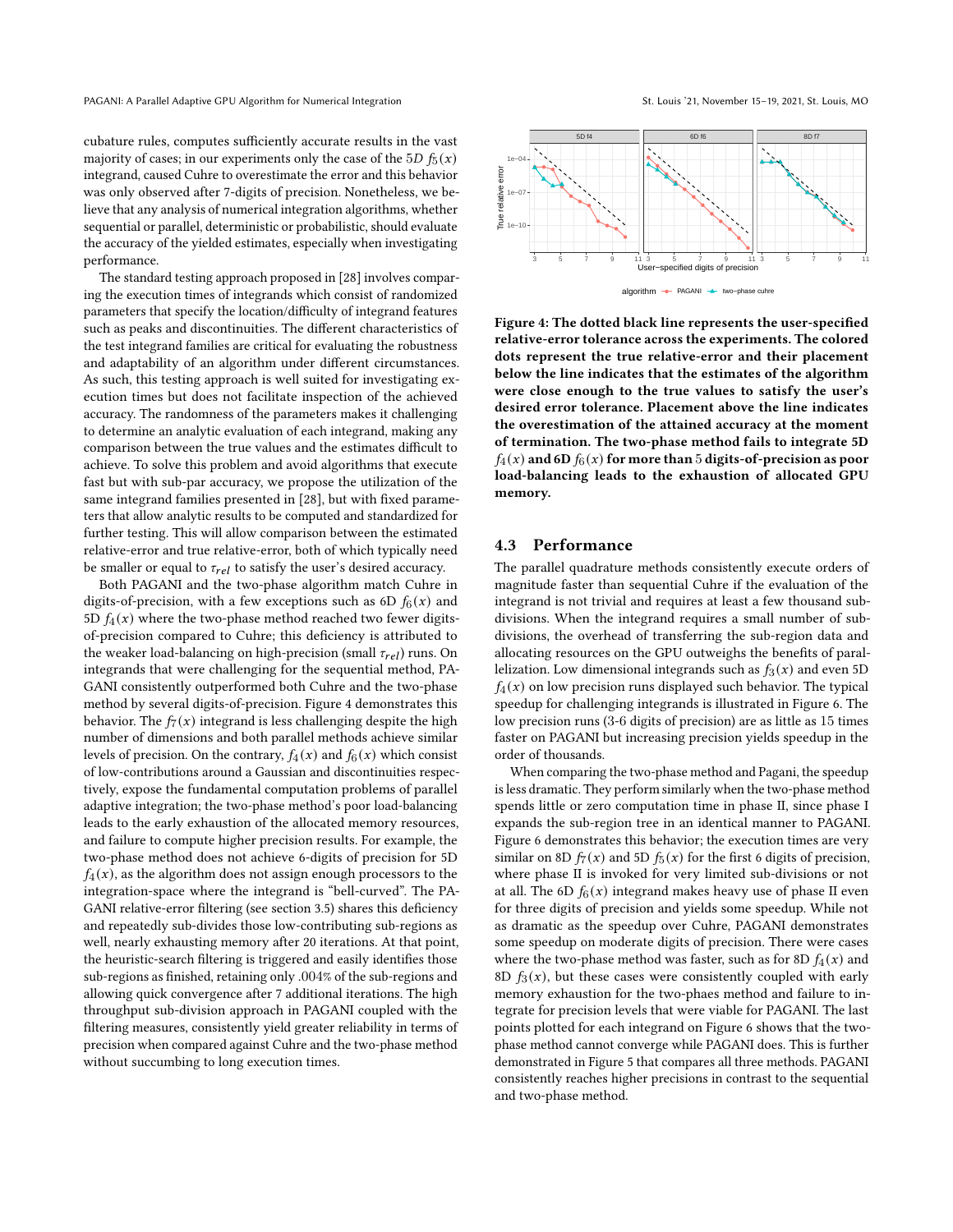St. Louis '21, November 15–19, 2021, St. Louis, MO Ioannis Sakiotis, Kamesh Arumugam, Marc Paterno, Desh Ranjan, Balša Terzić, and Mohammad Zubair

<span id="page-9-1"></span>

Figure 5: Execution time comparison.

<span id="page-9-0"></span>

Figure 6: Speedup over Cuhre (left), two-phase Cuhre (right). Squares indicate that only PAGANI satisfied the desired accuracy.

The quasi-Monte Carlo (QMC) method of [\[27\]](#page-11-27), as executed on GPU displayed stable behavior with the error estimates satisfying the user-specified  $\tau_{rel}$ . This applied to all functions in our test suite, except 5D  $f_4(x)$  which was not correctly evaluated for three digits-of-precision. The QMC method surpassed PAGANI in the attainable precision on 8D  $f_1(x)$ , reaching nine digits-of-precision, while PAGANI failed at five digits. This is a result of the integrand oscillating with both negative and positive contributions, which makes relative-error filtering unreliable and is turned off via a user inputted flag. PAGANI consistently outperformed the QMC method on the remaining integrals as illustrated in Figure [7.](#page-9-2)

4.3.1 Filtering Approach. The convergence rate of the PAGANI algorithm greatly benefits from the larger region throughput. The per iteration synchronization means that the extra regions do not negatively affect the sub-division process, as long as memory is not exhausted. The memory requirements increase dramatically without sufficient region filtering. Thus, the additional search-based filtering is critical in order to avoid the load-balancing issues observed in phase II of the two-phase algorithm. Filtering when memory is about to be exhausted can improve execution time (when compared to offloading to CPU memory). Further filtering when the significant digits-of-precision in integral estimate remain unchanged, leads to more significant speedup (Figure [8\)](#page-9-3), as computation focuses on the regions with greater contribution much earlier without any loss on precision.

<span id="page-9-2"></span>

Figure 7: Speedup of PAGANI over quasi-Monte Carlo GPU implementation. Pagani is orders of magnitude faster, but is outperformed on 8D  $f_1(x)$  in terms of attainable precision.

<span id="page-9-3"></span>

Figure 8: Execution times in milliseconds of PAGANI with/without filtering. On 8D  $f_4(x)$  PAGANI without any heuristic filtering, cannot converge even at 3-digits of precision.

4.3.2 Performance Breakdown. Each PAGANI iteration consists of four main categories of computation: a) evaluating the subregions, b) post-processing that accumulates the results and performs relative-error classification c) threshold classification, and d) filtering and sub-dividing active regions.

More than 90% of the execution time is consistently dominated by the evaluate method. It processes all sub-regions in parallel, computes the estimates, and determines the axis for the next subdivision. The EVALUATE method consists of a single GPU kernel and is compute bound with a limited number of memory accesses that are serviced by either shared memory or the read-only cache. The EVALUATE kernel requires a workload of at least  $2^{11}$  sub-regions to reach 40% (maximum at 45%) peak-performance on doubleprecision operations on a V100 GPU. Initial iterations with fewer regions lack sufficient workload for the GPU, leading to fast execution times but inefficient resource utilization. As the number of active regions is doubled at each iteration, Pagani spends few iterations on small sub-region lists. Depending on the integrand's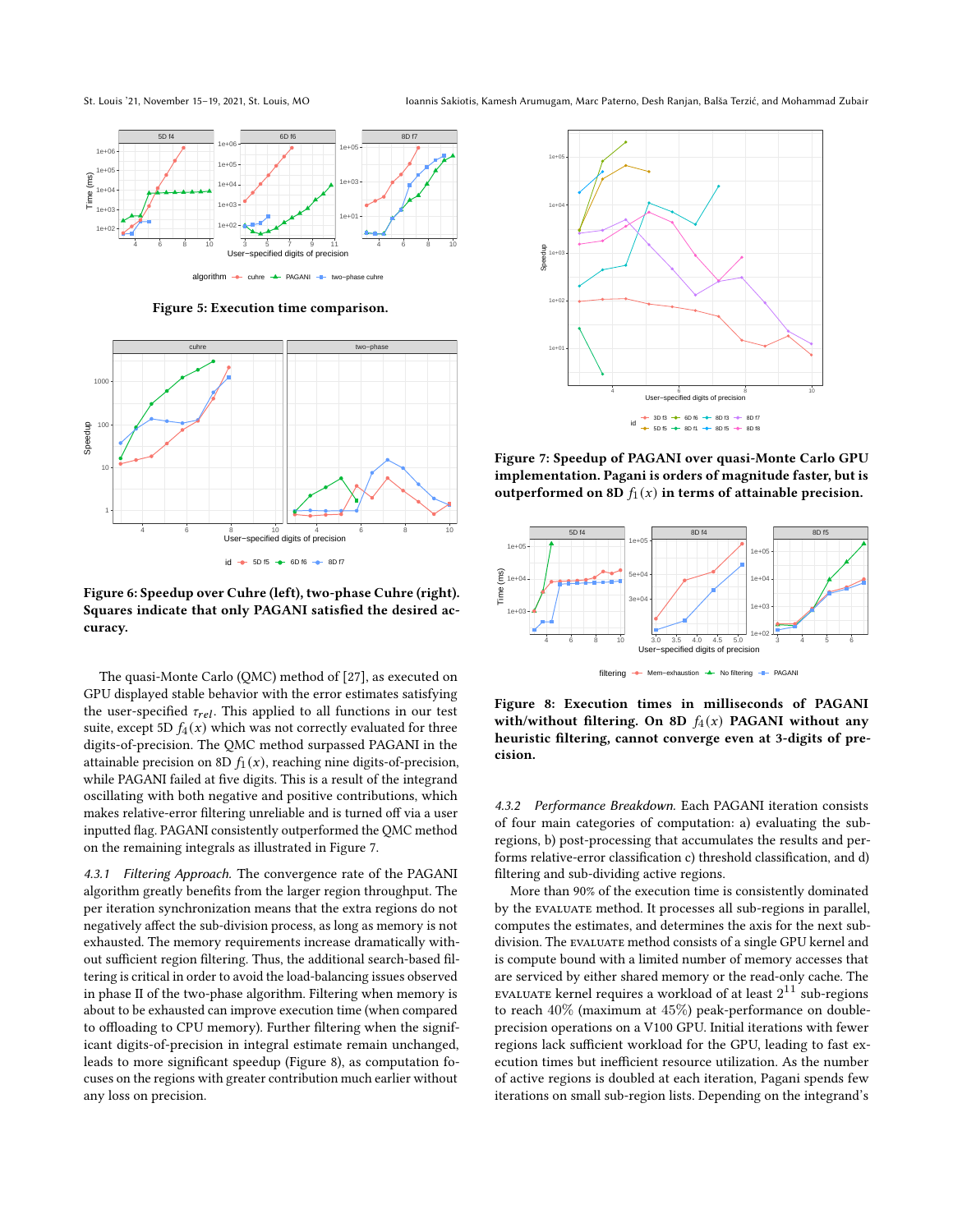PAGANI: A Parallel Adaptive GPU Algorithm for Numerical Integration St. Louis '21, November 15-19, 2021, St. Louis, MO

dimensionality which determines the initial sub-region list size, this requires less than seven iterations to generate sufficiently large workloads.

As soon as the sub-regions are evaluated, post-processing operations are performed, computing the two-level error-estimate with a dedicated GPU kernel and then accumulating the integral and error estimates with the reduction methods of the Thrust library [\[29\]](#page-11-29). This step also includes the relative-error classification. These operations are simple, with coalesced memory accesses and few mathematical and conditional computations. Depending on convergence of the integral estimate and/or memory exhaustion, heuristic-search based classification occurs. This process is not computationally intense and mainly involves repeated reductions and pre-fix scans which are facilitated by Thrust.

While not comparable to EVALUATE, the filtering and sub-division computations are consistently more costly than post-processing and sub-region classification. This is caused by memory allocations required when filtering out the finished regions, and two GPU kernels that are responsible for transferring the active regions' attributes to new memory locations and sub-dividing the active regions.

4.3.3 Computational Requirements. The breadth-first expansion of the sub-region tree is generally expected to generate a larger number of regions than any method that relies on a sequential algorithm. Concurrent execution of the serial algorithm on parallel processors limits the sub-region parallelization, but retains concurrency on the function evaluations. This approach generates regions by always choosing a single branch (one for each processor) to expand. Such methods can still generate a larger than necessary number of sub-regions when the precision is high, due to inefficient local termination conditions. In contrast, PAGANI exponentially increases the number of sub-regions most of which are usually filtered out at later iterations. We observe that in the cases where the two-phase method manages to integrate with comparable number of precision-digits as PAGANI, their region requirements are very similar and PAGANI shows moderate speedup. In the cases where PAGANI is slower, in some cases requiring even 100 times more sub-regions, the two-phase method would consistently fail on moderate number of precision digits.

Figure [9](#page-10-0) illustrates the number of regions generated by the three integration methods. The case of 8D  $f_7(x)$  displays stable behavior on both parallel methods though PAGANI suceeds for an additional digit of precision. The speedup on this integral is purely a result of the breadth-first sub-divisions scheme as the heuristic search classification is only invoked at ten digits of precision which results in removing 56% of the active regions. For the 5D  $f_4(x)$  integrand, the heuristic search classification is the main factor behind the performance improvement when integrating for more than 5-digits of precision. The two-phase method and even Cuhre initially require much fewer regions and result in faster execution times (see Figure [5\)](#page-9-1). For the 6D  $f_6(x)$ , which mostly consists of discontinuities, we see that the heuristic classification is more aggressive than necessary on low-precision runs, as is evident by the boost on the largerprecision runs (4 digits of precision). Still, PAGANI manages to adapt through the heuristic classification and attains 10 digits of precision while the two-phase method and Cuhre fail much earlier.

<span id="page-10-0"></span>

Figure 9: Generated number of sub-regions.

### 4.4 Future Multi-GPU Implementation

The limiting factor that prevents Pagani from achieving greater precision on certain challenging integrands such as the eight-dimensional  $f_5(x)$  and  $f_1(x)$  is the available GPU memory. To extend memory resources, we can utilize multiple GPUs to evaluate different partitions of the integration space independently. This strategy yielded promising results in[\[15\]](#page-11-15) where phase I was executed on a single GPU and the generated regions were distributed to multiple GPUs for phase II. Such an approach, would still be susceptible to load balancing issues. Furthermore, dynamic distribution of the sub-region list to different GPUs through MPI at each iteration is expected to be infeasible. As such, region redistribution would most likely be beneficial either at the beginning of the algorithm, after a set-number of sub-regions is generated, or when GPU memory is exhausted.

#### 5 CONCLUSION

We presented a new Breadth-First cubature algorithm for deterministic adaptive multi-dimensional integration. We used sequential Cuhre and a parallel two-phase GPU adaptation of Cuhre as the basis for comparison. PAGANI showed orders-of-magnitude speedup over sequential Cuhre when the integrand was computationally challenging, whether the function evaluations were costly or the number of required sub-divisions too large. Compared to the twophase method, the execution time of PAGANI is expected to be comparable on low precision, with some speedup (4 to 15 times faster) observed on moderate digits-of-precision. The critical improvement over the two-phase method is in terms of robustness. PAGANI successfully integrated for up to 10-digits of precision while the two-phase method consistently failed much earlier. PA-GANI is expected to be appropriate in all cases where Cuhre and two-phase method are utilized successfully, and most importantly when they fail due to resource exhaustion.

The performance benefits of PAGANI are predicated on highlyparallel architectures. Increased memory capabilities of emerging architectures or potential multi-GPU execution would increase robustness further. The CUDA implementation we utilized in our experiments is a prototype, with multi-GPU execution and optimization of the GPU kernels for the Volta/Ampere architecture planned for future work. We will also be implementing the PA-GANI algorithm in the Kokkos programming model, which would allow increased portability on various GPU architectures.